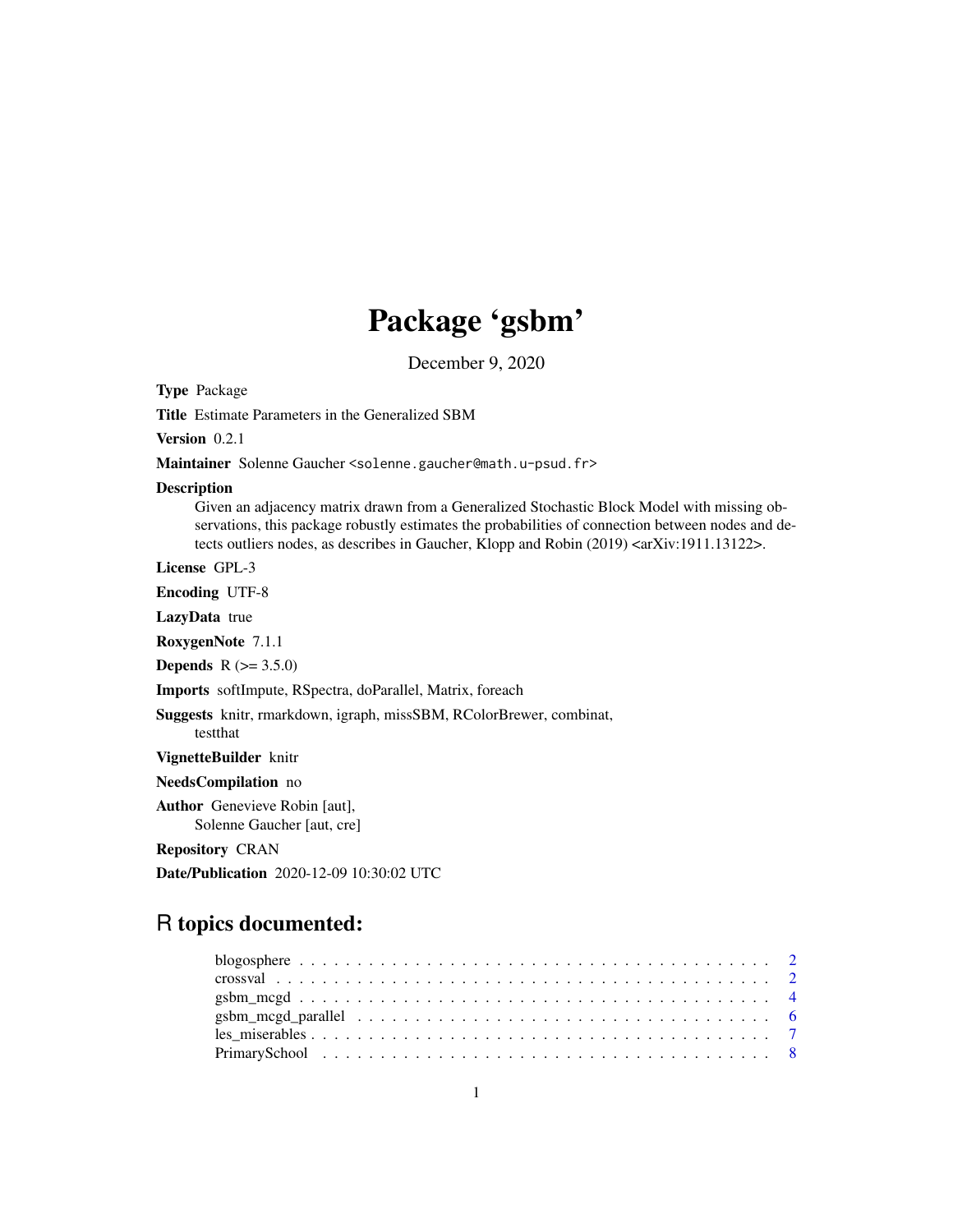<span id="page-1-0"></span>2 crossval and the crossval crossval crossval crossval crossval crossval crossval crossval crossval crossval crossval crossval crossval crossval crossval crossval crossval crossval crossval crossval crossval crossval cross

#### **Index** [9](#page-8-0)

blogosphere *Political blogs network*

#### Description

Network of political blogs, first analyzed in "The political blogosphere and the 2004 US Election" by Lada A. Adamic and Natalie Glance, in Proceedings of the WWW-2005 Workshop on the Weblogging Ecosystem (2005). This data set, collected before the 2004 American presidential election, records hyperlinks connecting political blogs to one another. These blogs have been labeled manually as either "liberal" or "conservative".

#### Usage

data(blogosphere)

#### Format

A list with 3 attributes:

- A adjacency matrix of the graph. A binary matrix encoding 16714 connections between 1222 nodes
- names vector of the names political blogs corresponding to the rows and columns of the adjacency matrix

opinion vector of the political orientation of the blogs (0 for liberal, 1 for conservative).

#### Source

<http://www-personal.umich.edu/~mejn/netdata/>

crossval *Parameter selection by cross validation*

#### Description

Selection by cross validation of the regularization parameters (lambda1 and lambda2) for estimating the probabilities of connection in a Generalized Stochastic Block Model.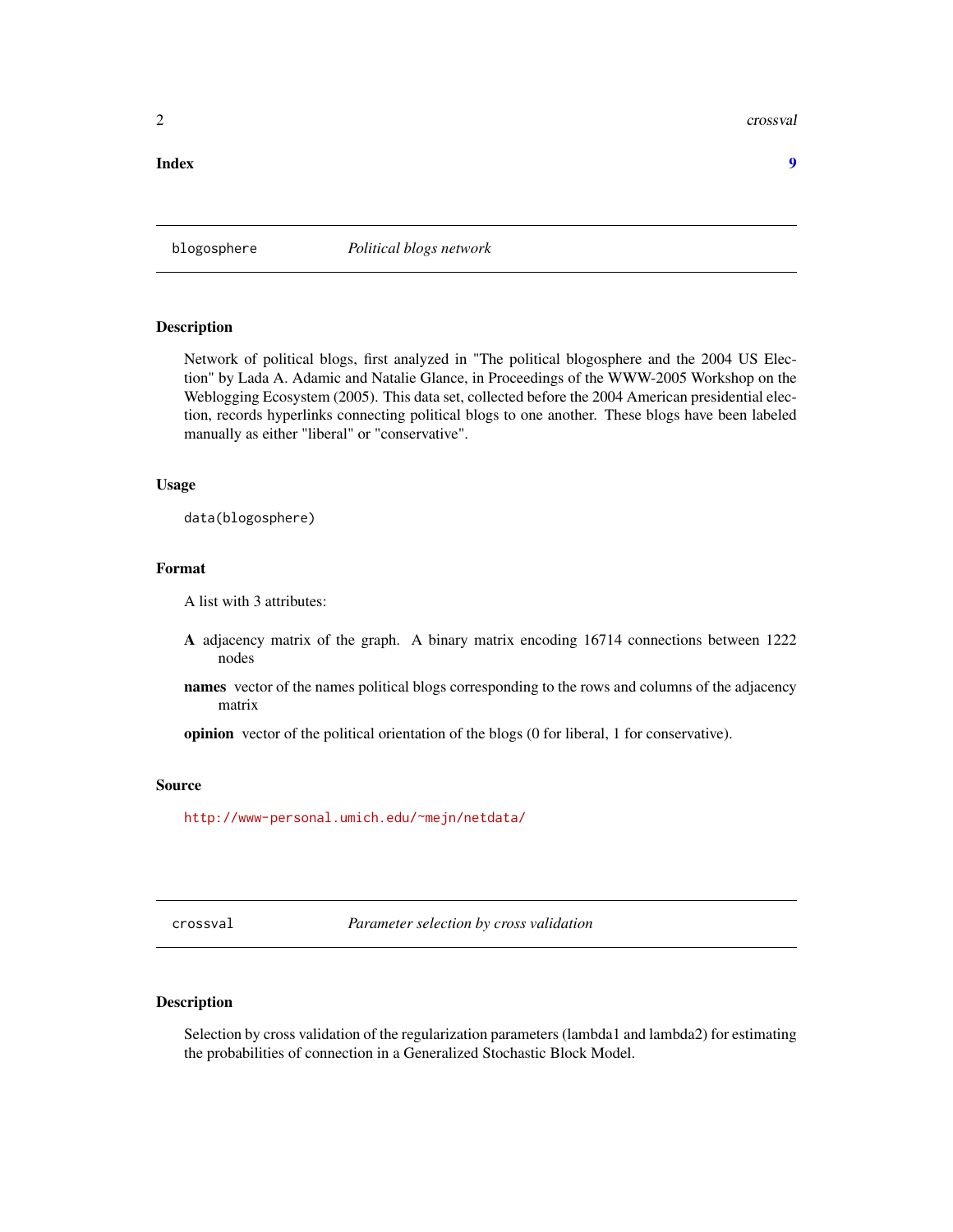crossval 3

#### Usage

```
crossval(
  A,
  epsilon = 0.1,
  nb.boot = 5,
  thresh = 1e-05,
  maxit = 100,
  lambda1.max = NULL,
  lambda2.max = NULL,lambda1.min = NULL,
  lambda2.min = NULL,
  length = 10,
  SO = NULL,L0 = NULL,trace.it = FALSE)
```
#### Arguments

| A           | nxn adjacency matrix                                                                                          |
|-------------|---------------------------------------------------------------------------------------------------------------|
| epsilon     | regularization parameter for the $L^2$ -norm penalty (positive number, if NULL,<br>default method is applied) |
| nb.boot     | number of folds for cross validation (integer)                                                                |
| thresh      | convergence tolerance (positive number)                                                                       |
| maxit       | maximum number of iterations (positive integer)                                                               |
| lambda1.max | maximum regularization parameter for nuclear norm penalty (positive number)                                   |
| lambda2.max | maximum regularization parameter for 2,1-norm norm penalty (positive num-<br>ber)                             |
| lambda1.min | minimum regularization parameter for nuclear norm penalty (positive number)                                   |
| lambda2.min | minimum regularization parameter for 2,1-norm norm penalty (positive number)                                  |
| length      | size of cross-validation grid (integer)                                                                       |
| S0          | initial value for the sparse component                                                                        |
| L0          | initial value for the low-rank component                                                                      |
| trace.it    | whether messages about convergence should be printed (boolean)                                                |

#### Value

The values selected by cross-validation for the regularization parameters lambda1 and lambda2. The return value is a list of components

- lambda1 selected value for the parameter of the nuclear norm penalization.
- lambda2 selected value for the parameter of the 2,1-norm penalization.
- estim.cv result of the gsbm\_mcgd function for the parameters selected.
- error a table containing the errors for all pairs of parameters on the grid.
- lambda1.grid grid of value for the parameter lambda1.
- lambda2.grid grid of value for the parameter lambda2.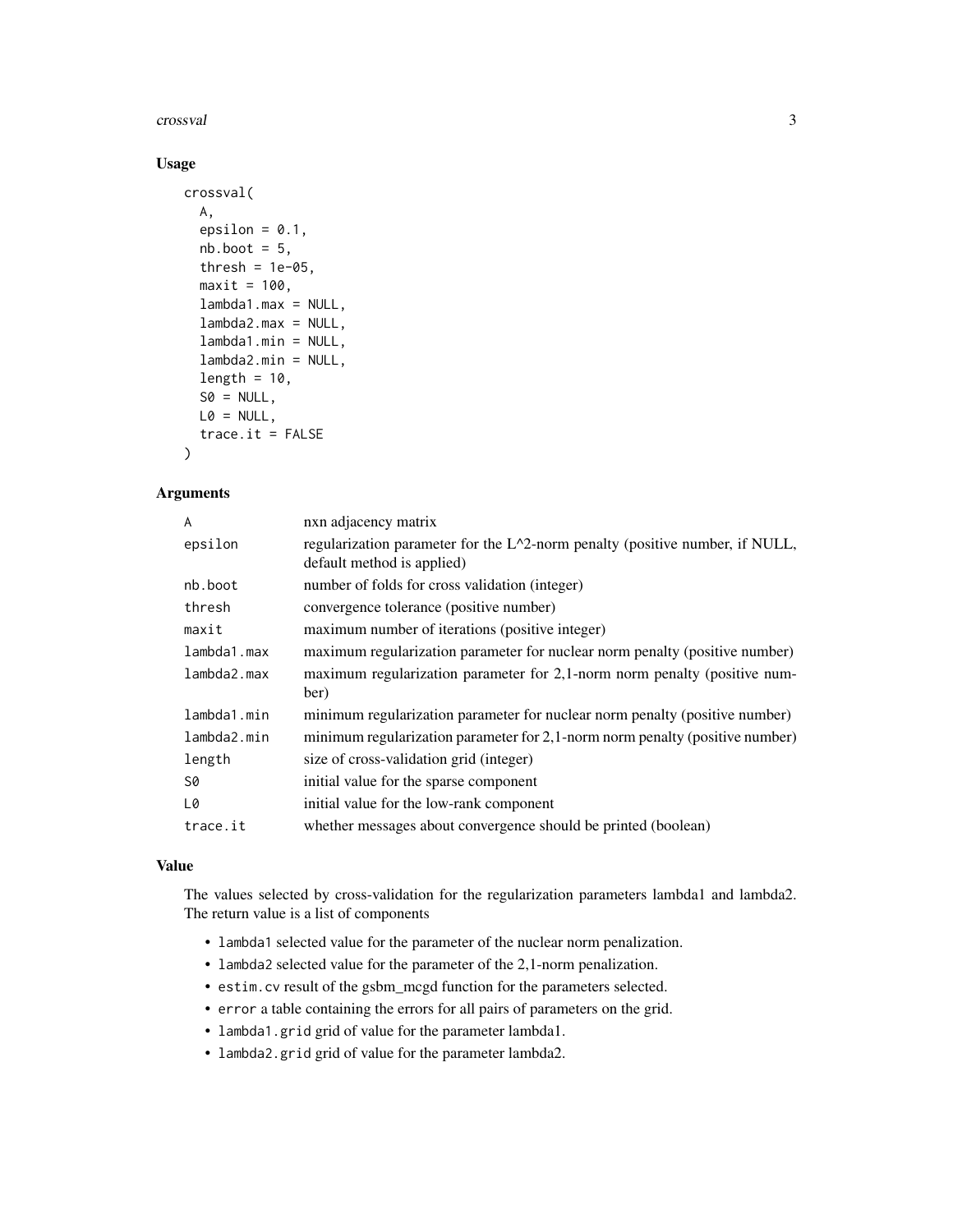#### Examples

```
# Draw a 50x50 adjacency matrix
# Generalized SBM with 2 communities and 2 outliers
# Create low-rank matrix L
L \le - matrix(0.50.50) # low-rank component
L[1:25, 1:25] \leq -0.6 # connection probabilities within community 1
L[1:25, 26:48] <- 0.1 # connection probabilities between communities 1 and 2
L[26:48, 1:25] <- 0.1 # connection probabilities between communities 1 and 2
L[26:48, 26:48] <- 0.6 # connection probabilities within community 2
# Create column-sparse matrix S
S \leq matrix(0,50,50) # column sparse component
S[49:50,1:48] <- 0.6 # connection probabilities between outliers and inliers
# Draw connections and create the adjacency matrix
undir <- rbinom(n=50*(50-1)/2, size=1, prob=(L+S+t(S))[upper.tri(L+S+t(S))]) # draw edges
A \leq - matrix(0,50,50)
A[upper.tri(A)] <- undir
A \leftarrow (A + t(A))
```
gsbm\_mcgd *Fit a Generalized Stochastic Block Model*

#### Description

Given an adjacency matrix with missing observations, the function gsbm\_mgcd robustly estimates the probabilities of connections between nodes.

#### Usage

```
gsbm_mcgd(
  A,
  lambda1,
  lambda2,
  epsilon = 0.1,
  U = NULL,maxit = 100,
  thresh = 1e-06,
  SO = NULL,L0 = NULL,RØ = NULL,trace.it = FALSE)
```
#### Arguments

|         | nxn adjacency matrix                                                |
|---------|---------------------------------------------------------------------|
| lambda1 | regularization parameter for nuclear norm penalty (positive number) |

<span id="page-3-0"></span>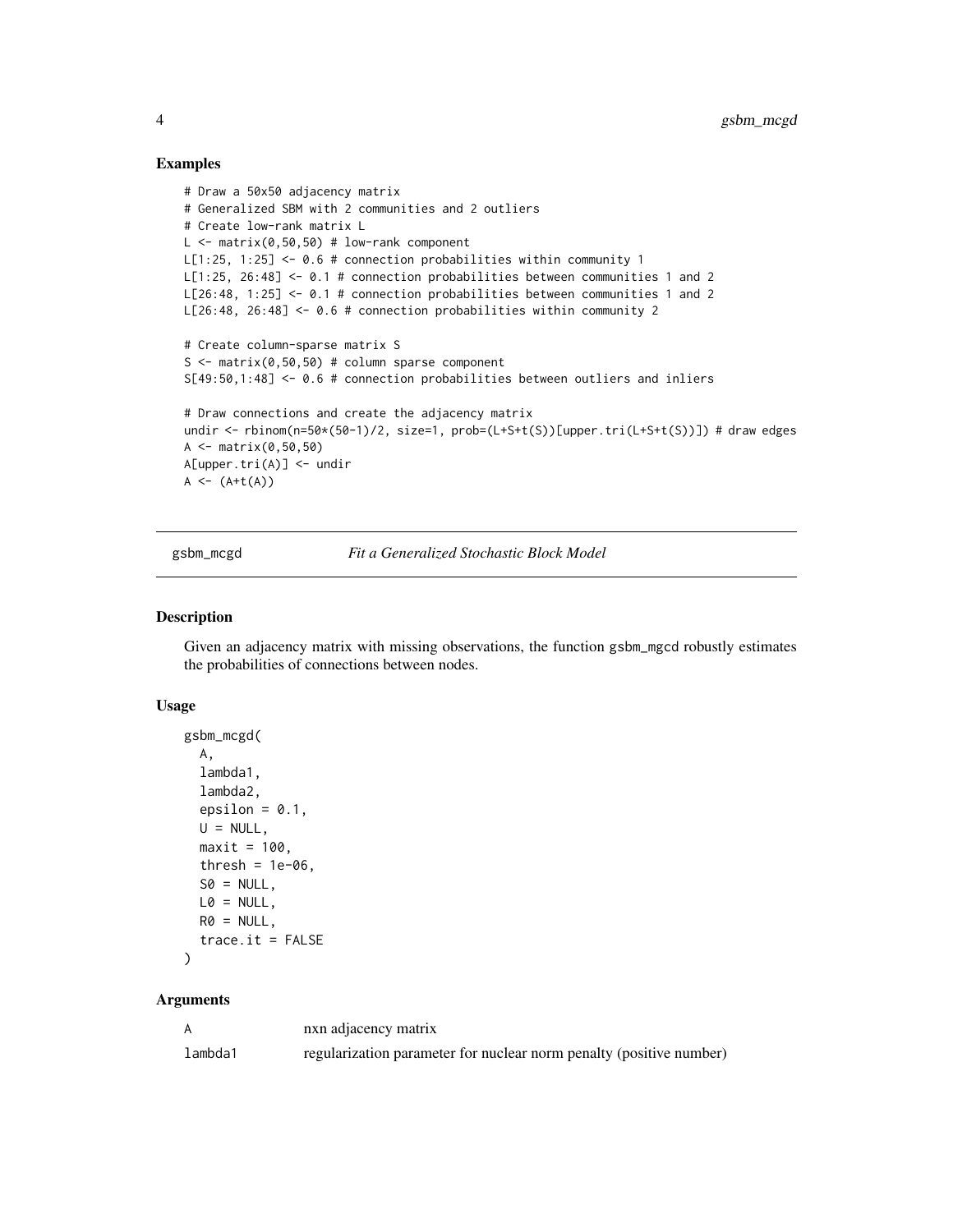| lambda2  | regularization parameter for 2,1-norm penalty (positive number)                                           |
|----------|-----------------------------------------------------------------------------------------------------------|
| epsilon  | regularization parameter for the L2-norm penalty (positive number, if NULL,<br>default method is applied) |
| U        | lower bound on nuclear norm (positive number, if NULL, default method is<br>applied)                      |
| maxit    | maximum number of iterations (positive integer, if NULL, default method is<br>applied)                    |
| thresh   | convergence tolerance (positive number, if NULL, default method is applied)                               |
| S0       | initial value for the sparse component (if NULL, default method is applied))                              |
| L0       | initial value for the low-rank component (if NULL, default method is applied)                             |
| R0       | lower bound on nuclear norm of L0 (positive number, if NULL, default method<br>is applied)                |
| trace.it | whether messages about convergence should be printed (boolean, if NULL, de-<br>fault is FALSE)            |

#### Value

The estimate for the nxn matrix of probabilities of connections between nodes. It is given as the sum of a low-rank nxn matrix L, corresponding to connections between inlier nodes, and a column sparse nxn matrix S, corresponding to connections between outlier nodes and the rest of the network. The matrices L and S are such that

 $E(A) = L - diag(L) + S + S'$ 

where  $E(A)$  is the expectation of the adjacency matrix, diag(L) is a nxn diagonal matrix with diagonal entries equal to those of L, and S' means S transposed.

The return value is a list of components

- A the adjacency matrix.
- L estimate for the low-rank component.
- S estimate for the column-sparse component.
- objective the value of the objective function.
- R a bound on the nuclear norm of the low-rank component.
- iter number of iterations between convergence of the objective function.

#### Examples

```
# Draw a 50x50 adjacency matrix
# Generalized SBM with 2 communities and 2 outliers
# Create low-rank matrix L
L \le - matrix(0,50,50) # low-rank component
L[1:25, 1:25] <- 0.6 # connection probabilities within community 1
L[1:25, 26:48] <- 0.1 # connection probabilities between communities 1 and 2
L[26:48, 1:25] <- 0.1 # connection probabilities between communities 1 and 2
L[26:48, 26:48] <- 0.6 # connection probabilities within community 2
```
# Create column-sparse matrix S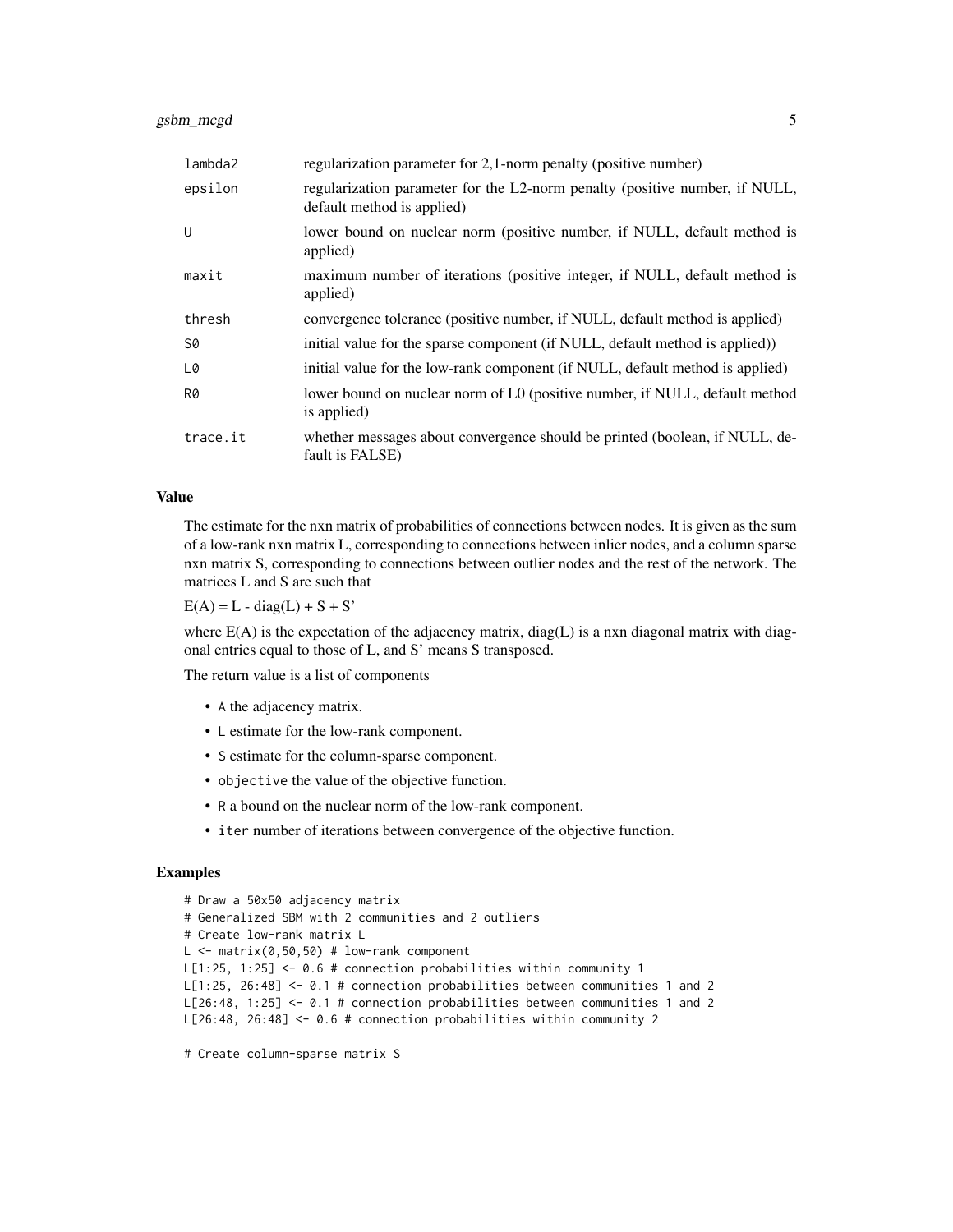```
S \leq - matrix(0,50,50) # column sparse component
S[49:50,1:48] <- 0.6 # connection probabilties between outliers and inliers
# Draw connections and create the adjacency matrix
undir <- rbinom(n=50*(50-1)/2, size=1, prob=(L+S+t(S))[upper.tri(L+S+t(S))]) # draw edges
A <- matrix(0,50,50)
A[upper.tri(A)] <- undir
A \leftarrow (A + t(A))# Estimate the probabilities of connection
lambda1 < -7lambda2 <-7res <- gsbm_mcgd(A, lambda1, lambda2)
```
gsbm\_mcgd\_parallel *Fit a Generalized Stochastic Block Model*

#### Description

Given an adjacency matrix with missing observations, the function gsbm\_mgcd robustly estimates the probabilities of connections between nodes.

#### Usage

```
gsbm_mcgd_parallel(
 A,
 lambda1,
 lambda2,
  epsilon = 0.1,
 maxit = 100,
 step_{L} = 0.01,
  step_S = 0.1,
  trace.it = FALSE,n_cores = detectCores(),
 save = FALSE,file = NULL
)
```
#### Arguments

| A       | nxn adjacency matrix                                                                                      |
|---------|-----------------------------------------------------------------------------------------------------------|
| lambda1 | regularization parameter for nuclear norm penalty (positive number)                                       |
| lambda2 | regularization parameter for 2,1-norm penalty (positive number)                                           |
| epsilon | regularization parameter for the L2-norm penalty (positive number, if NULL,<br>default method is applied) |
| maxit   | maximum number of iterations (positive integer, if NULL, default method is<br>applied)                    |

<span id="page-5-0"></span>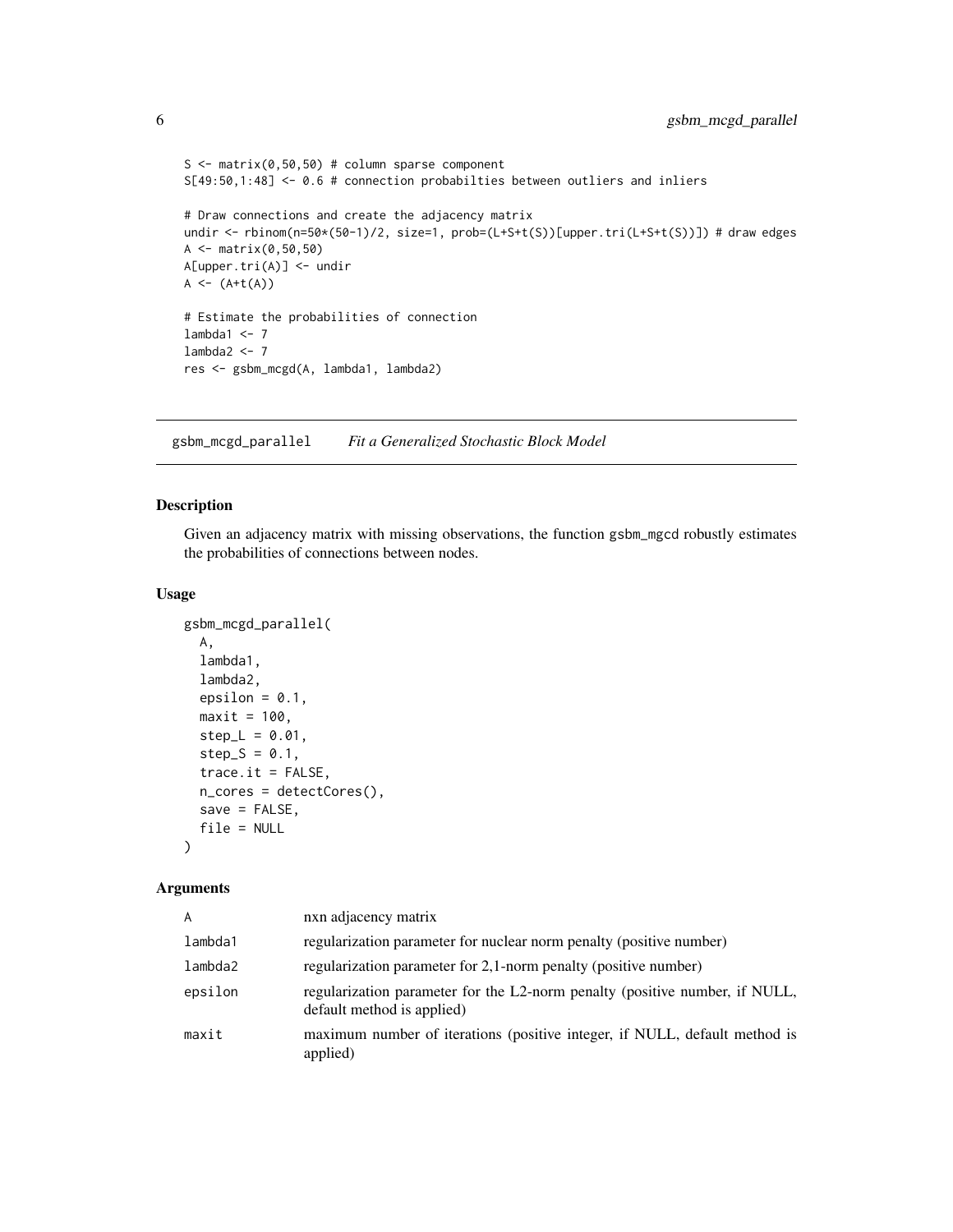#### <span id="page-6-0"></span>les miserables 7

| step_L   | step size for the gradient step of L parameter (positive number)                                                                                          |
|----------|-----------------------------------------------------------------------------------------------------------------------------------------------------------|
| step_S   | step size for the gradient step of S parameter (positive number)                                                                                          |
| trace.it | whether messages about convergence should be printed (boolean, if NULL, de-<br>fault is FALSE)                                                            |
| n_cores  | number of cores to parallellize on (integer number, default is set with detect-<br>$\text{Cores}()$                                                       |
| save     | whether or not value of current estimates should be saved at each iteration<br>(boolean)                                                                  |
| file     | if save is set to TRUE, name of the folder where current estimates should be<br>saved (character string, file saved in file/L_iter.txt at iteration iter) |

#### Value

The estimate for the nxn matrix of probabilities of connections between nodes. It is given as the sum of a low-rank nxn matrix L, corresponding to connections between inlier nodes, and a column sparse nxn matrix S, corresponding to connections between outlier nodes and the rest of the network. The matrices L and S are such that

 $E(A) = L - diag(L) + S + S'$ 

where E(A) is the expectation of the adjacency matrix, diag(L) is a nxn diagonal matrix with diagonal entries equal to those of L, and S' means S transposed.

The return value is a list of components

- A the adjacency matrix.
- L estimate for the low-rank component.
- S estimate for the column-sparse component.
- objective the value of the objective function.
- R a bound on the nuclear norm of the low-rank component.
- iter number of iterations between convergence of the objective function.

les\_miserables *Character network from "Les miserables" novel*

#### Description

A dataset containing Les Misérables characters network, encoding interactions between characters of Victor Hugo's novel. Two characters are connected whenever they appear in the same chapter. This dataset was first created by Donald Knuth as part of the Stanford Graph Base. (https://people.sc.fsu.edu/~jburkardt/datasets/sgb/sgb.html). It contains 77 nodes corresponding to characters of the novel, and 254

#### Usage

data(les\_miserables)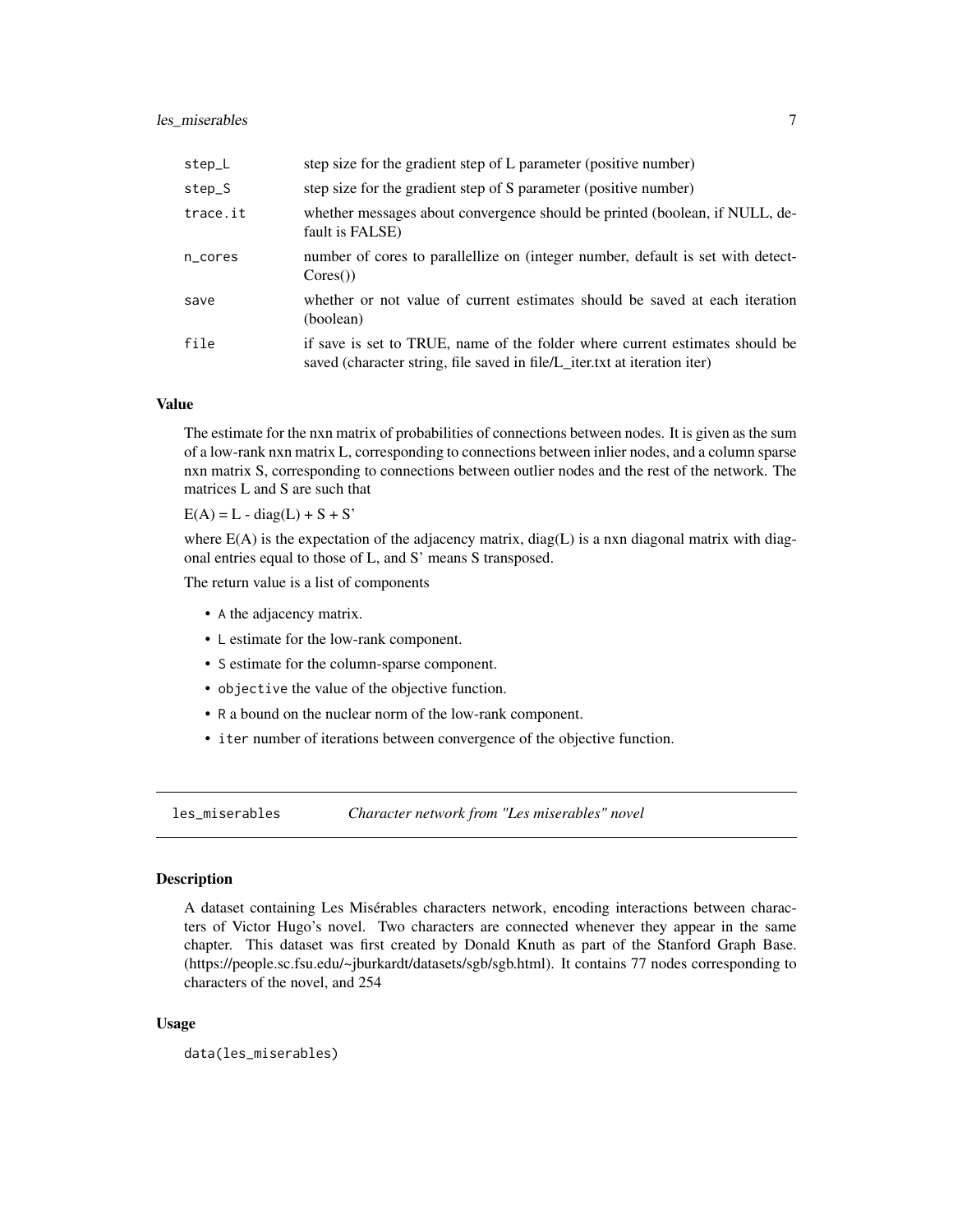#### <span id="page-7-0"></span>Format

A list with 2 attributes:

A adjacency matrix of the graph. A binary matrix encoding 254 connections between 77 nodes

names a vector giving the names of the characters corresponding to the rows and columns of the adjacency matrix

#### Source

<https://people.sc.fsu.edu/~jburkardt/datasets/sgb/sgb.html>

PrimarySchool *Network of interactions within a primary school in the course of a day*

#### Description

This network, collected and analyzed by J. Stehle et al. in "High-resolution measurements of faceto-face contact patterns in a primary school", records physical interactions between 226 children and 10 teachers within a primary school over the course of a day. The network data was collected using a system of sensors worn by the participants. This system records the duration of interactions between two individuals facing each other at a maximum distance of one and a half meters.

#### Usage

```
data(PrimarySchool)
```
#### Format

A list with 2 attributes:

- A adjacency matrix of the graph. A binary matrix encoding 2490 undirected connections between 236 nodes, with 7054 missing entries
- class vector indicating the class of the node if the corresponding individual is a child, and otherwise that it belongs to the group of teachers.

#### Source

<https://doi.org/10.1371/journal.pone.0023176.s003>